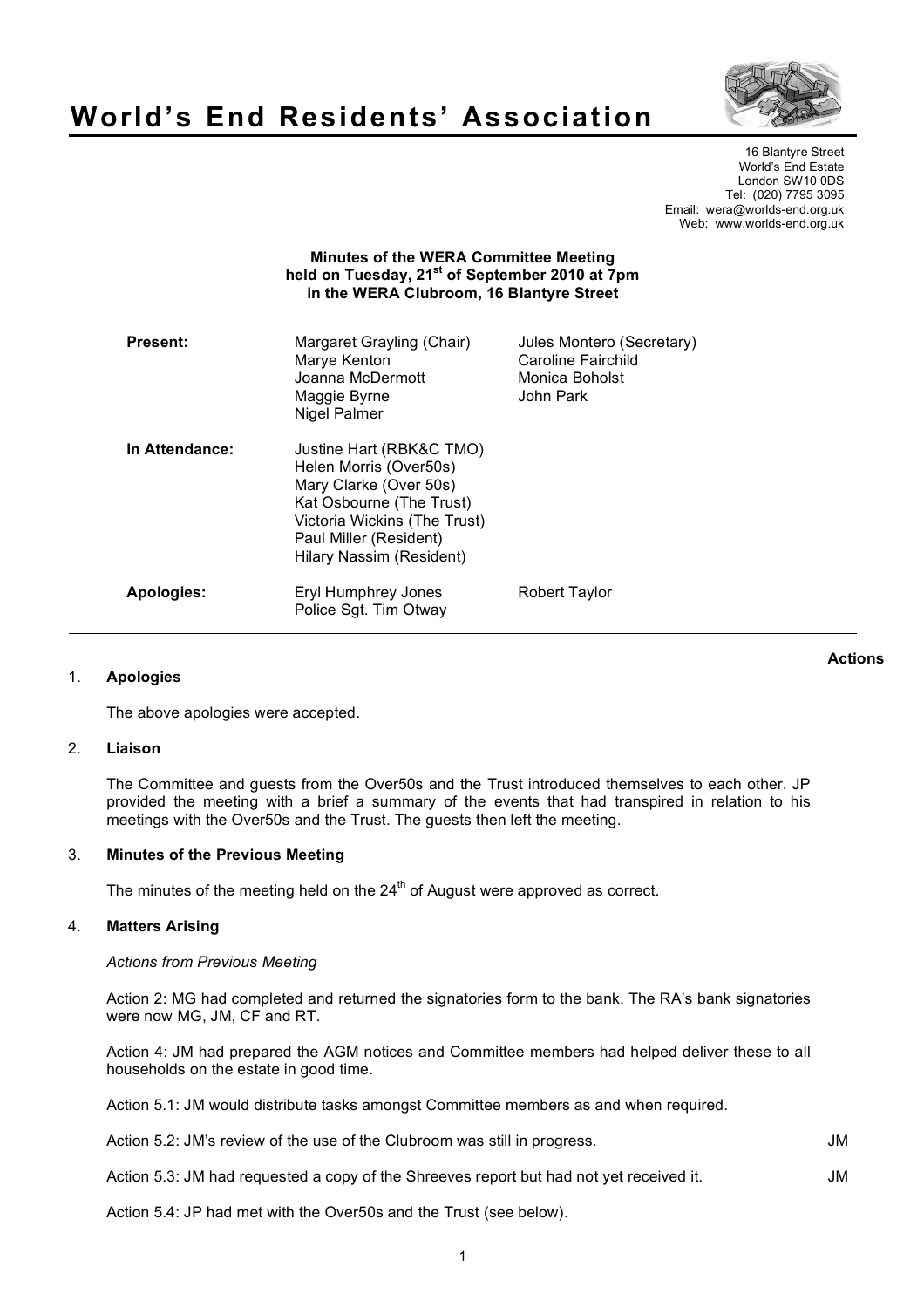Action 5.5: JP and JM were in the process of arranging a meeting to discuss Flashpoint, and the feasibility and funding of fencing, with Alasdair Manson at the TMO.

Action 5.6: JM and JR were currently awaiting a formal response from the TMO. JM noted that CCTV cameras had now been installed in the car park.

Action 5.7: JM would continue to remind the TMO of the need to produce final accounts for all of the Major Works carried out on the estate since 2002. JM

Action 5.8: JM would submit a formal request to the TMO for the return of the "man and dog" patrols. JM

Action 6: MG had made the donation as agreed.

#### 5. **Housing Management**

*Justine Hart (JH) had been expected to attend the meeting but was not present at the moment at which the meeting reached this agenda item.*

Several Committee members raised concerns with regards to the performance of the estate's Neighbourhood Officer and other estate-based staff. CF, in particular, noted that neither JH nor Jacqueline Bull had dealt with the issues she had raised with regards to a resident living in Sheltered Accommodation whose flat was clearly deficient and unsatisfactory. In particular, the flat had lights that did not work and the resident was forced to use a torch to go to the bathroom.

#### *Fire doors*

Two residents arrived at this point. One resident explained that he lived in Dartrey Tower and that he had observed that on a windy day all of the fire doors in the tower were blown open by the wind. He was concerned that should a fire occur on a windy day the fire escape route via the stairwell would not be secure or accessible.

JH arrived at the meeting at this point. JH listened to the resident's concerns and then described the issues that had been identified with the fire doors during the last walkabout and the repairs that had subsequently been logged with the CSC. JH suggested that in most cases the door closers needed adjusting. It was noted that the doors should not close with a bang, as many did, but rather that the closers should be able to close the doors "gently". MK stated that the issues with the fire doors in the stairwells were due to the "open" windows within the stairwells and that until these were "sealed" the problems would recur. JH agreed to have the fire doors in Dartrey Tower checked the following day. The resident offered to investigate the matter further in relation to building regulations.

JH

JH

NP

The resident asked for some clarification as to the role of JH in dealing with repairs. JH described her role in relation to the logging of repairs but explained that primary responsibility for repairs lay with the TMO surveyor covering the estate.

#### *Lights*

JMc noted that there were a large number of communal lights out of action of Dartrey Walk and Berenger Walk. It was also noted that the streetlights at the end of Blantyre Street were out of action, and had been for some time. JH noted these and agreed to raise the necessary repair orders.

#### *Dogs*

JM noted that EHJ had reported that dogs had been seen fouling in the resident garden plots.

### *Walkways / Triflex*

JH noted that she had been advised that a structural survey of the estate was due shortly. After some discussion it was agreed that NP would contact Simon Thropp with regards to the proposed structural survey of the estate to determine its exact nature and scope.

#### *Illegal structures*

There was a discussion as to why the TMO would install a corrugated iron "roof" above a balcony to stop rubbish being thrown into the balcony given that other, more aesthetically pleasing solutions had been installed elsewhere to deal with similar issues. A question was raised as to how the various illegal structures would be dealt with. JH described the general process and noted that she would deal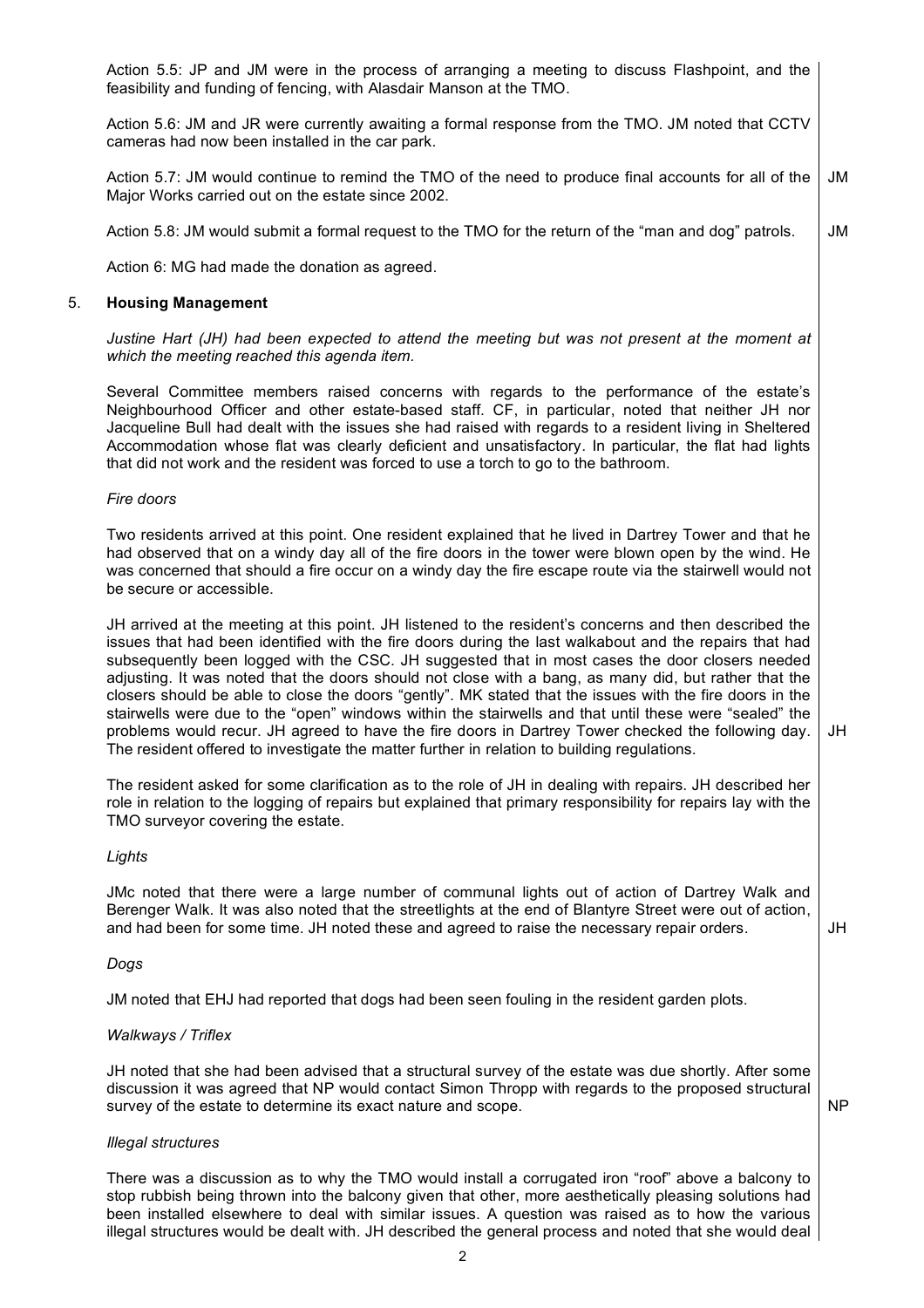|     | with cases involving tenants whilst David Ward would deal with those involving leaseholders. JH noted<br>that should any residents not cooperate that legal action would be taken, although this might prove<br>lengthy. Committee members then identified a number of illegal structures, which JH noted.                                                                            |           |  |  |
|-----|---------------------------------------------------------------------------------------------------------------------------------------------------------------------------------------------------------------------------------------------------------------------------------------------------------------------------------------------------------------------------------------|-----------|--|--|
|     | Digital TV                                                                                                                                                                                                                                                                                                                                                                            |           |  |  |
|     | JH noted that contractors were due to start work at Allom and Barlow before the end of the month and<br>were then expected to being working on World's End. A full schedule of the works was pending.                                                                                                                                                                                 |           |  |  |
|     | Parking                                                                                                                                                                                                                                                                                                                                                                               |           |  |  |
|     | JH noted that Paul Wooldridge had now left the TMO but that the parking review had not been<br>completed. NP suggested that parking should be included in the agenda of a forthcoming meeting for<br>discussion. JM said he would do so. JH was then asked to confirm that the disabled badges on display<br>on many of the cars currently parked in Blantyre Street were legitimate. | JM<br>JH  |  |  |
|     | Mr. Lewis                                                                                                                                                                                                                                                                                                                                                                             |           |  |  |
|     | CF reported a number of ongoing in relation to Mr. Lewis's flat. JH agreed to discuss the situation with<br>Jacqueline Bull and arrange monthly visits to Mr. Lewis.                                                                                                                                                                                                                  | JH        |  |  |
|     | There were some general concerns in relation to the service provided to those residents living in<br>Sheltered Accommodation by the TMO. JM and CF said they would check the scope of the service<br>with Hash Chamchoun, who was responsible for the TMO's "assisted living" schemes.                                                                                                | JM / CF   |  |  |
|     | A copy of JH's written report is appended.                                                                                                                                                                                                                                                                                                                                            |           |  |  |
| 6.  | <b>WERA AGM</b>                                                                                                                                                                                                                                                                                                                                                                       |           |  |  |
|     | JM advised the meeting that the reminder notices for the WERA AGM would be ready to be delivered<br>to all households at the weekend. Posters would go up in the notice boards at the same time.                                                                                                                                                                                      | All       |  |  |
|     | It was noted that some Committee members would be unable to attend. It was agreed that the<br>Committee would ask the meeting to vote on their nominations in their absence.                                                                                                                                                                                                          |           |  |  |
|     | It was agreed that the meeting would conclude with the raffle of two £25 shopping vouchers amongst<br>the members present. The purchase of the shopping vouchers was approved.                                                                                                                                                                                                        | <b>MG</b> |  |  |
| 7.  | <b>Meetings Attended</b>                                                                                                                                                                                                                                                                                                                                                              |           |  |  |
|     | JP provided the meeting with both a written and verbal update on his meetings with the Over50s and<br>the Trust in his role as WERA liaison officer.                                                                                                                                                                                                                                  |           |  |  |
|     | MG and JM provided the meeting with a verbal update on a meeting they had held with Robert Black,<br>CEO of the TMO, at the TMO's offices in Kensington High Street on the 17 <sup>th</sup> of September.                                                                                                                                                                             |           |  |  |
| 8.  | <b>Upcoming Meetings</b>                                                                                                                                                                                                                                                                                                                                                              |           |  |  |
|     | TMO AGM – On the evening of the $22^{nd}$ of September at 6.30pm at the Town Hall.                                                                                                                                                                                                                                                                                                    |           |  |  |
| 9.  | <b>Any Other Business</b>                                                                                                                                                                                                                                                                                                                                                             |           |  |  |
|     | MG asked the Committee to approve payment of the bill for the BT phone line. This was approved.                                                                                                                                                                                                                                                                                       | MG / JM   |  |  |
| 10. | <b>Date of Next Meeting</b>                                                                                                                                                                                                                                                                                                                                                           |           |  |  |
|     | The next meeting was the AGM on Tuesday, 28 <sup>th</sup> of September at 7.30pm in the WERA Clubroom.                                                                                                                                                                                                                                                                                |           |  |  |
|     | The meeting then closed                                                                                                                                                                                                                                                                                                                                                               |           |  |  |
|     |                                                                                                                                                                                                                                                                                                                                                                                       |           |  |  |
|     |                                                                                                                                                                                                                                                                                                                                                                                       |           |  |  |